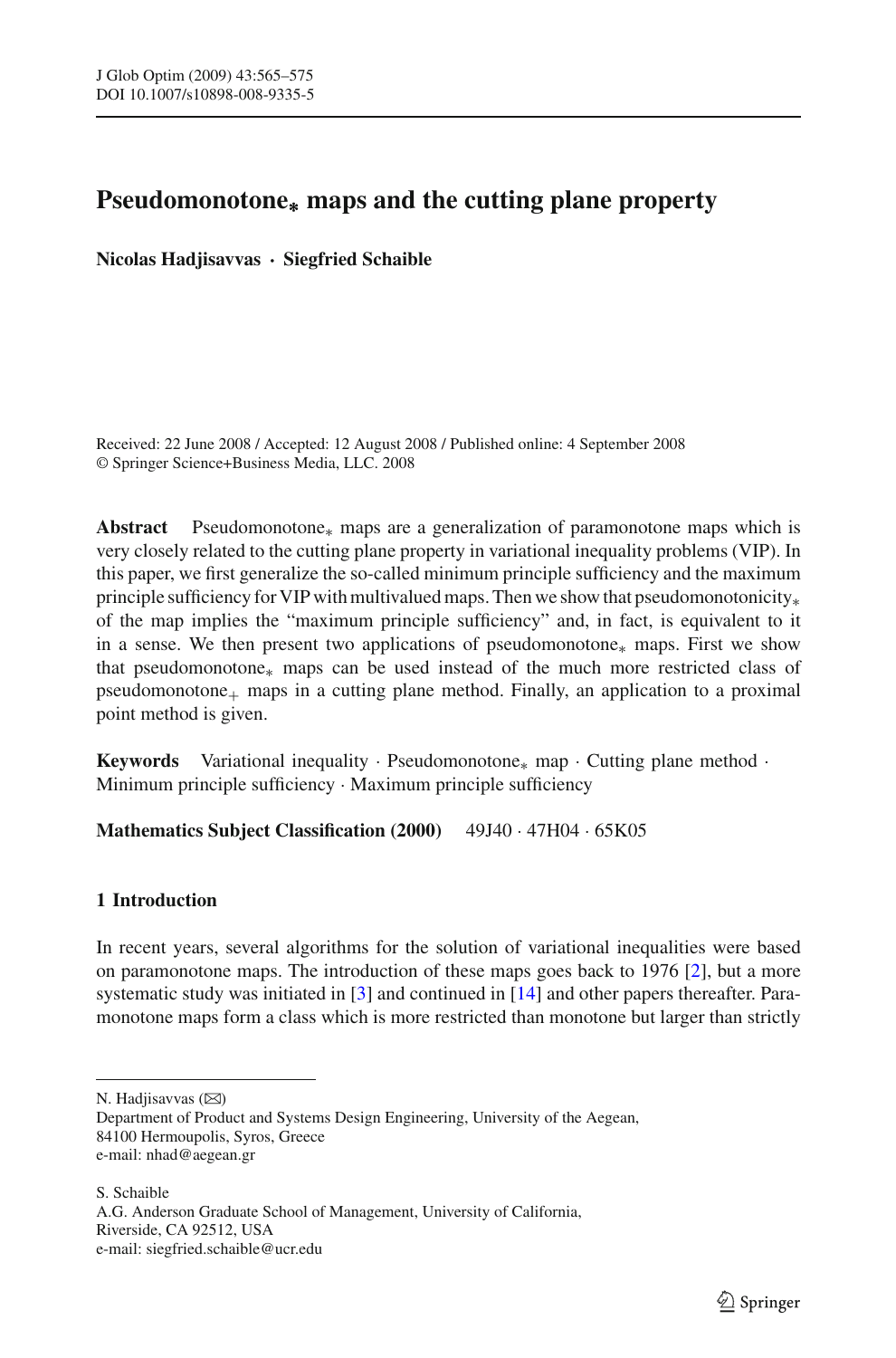monotone maps, and contains the subdifferentials of proper, convex, lsc functions. They posses a property, the so-called cutting plane property, that makes them suitable in several interior point algorithms.

Paramonotone maps were subsequently generalized to pseudomonotone<sub>∗</sub> maps. This was done in [\[4\]](#page-10-3) for the single valued case and in [\[13](#page-10-4)] for the multivalued case. Pseudomonotone<sup>\*</sup> maps form a class that lies between pseudomonotone and strictly pseudomonotone maps and contains the subdifferentials of locally Lipschitz pseudoconvex functions. These maps also have the cutting plane property, and in a sense are exactly the set of maps that always have this property [\[13](#page-10-4)].

The aim of the present paper is to show that pseudomonotone∗ maps may indeed successfully replace other, more restricted, classes of maps in several applications, and exhibit their relation to the so-called "maximum priciple sufficiency" [\[17\]](#page-10-5). In Sect. [2](#page-3-0) we recall the maximum principle sufficiency and minimum principle sufficiency as they were defined for variational inequality problems with single valued maps, and generalize them to the case of multivalued maps. Further, we show that pseudomonotone∗ maps are exactly the class of maps for which the maximum principle sufficiency always holds.

In Sect. [3](#page-5-0) we present an application of pseudomonotone∗ maps to a cutting plane algorithm proposed in [\[9\]](#page-10-6). We obtain a result similar to the one in [\[9\]](#page-10-6) but in a more general setting (with a map which is multivalued pseudomonotone<sub>∗</sub> rather than single valued pseudomonotone<sub>+</sub>), and with a weaker continuity assumption. In Sect. [4](#page-8-0) we show how pseudomonotone $*$  maps can be used instead of paramonotone maps, in a proximal point algorithm.

We first fix the notation and recall some preliminary results. In the following, *X* will be a Banach space and  $X^*$  its topological dual. For a set  $K \subseteq X$  we denote by  $N_K(x)$  the normal cone to *K* at *x*. For  $A \subseteq X^*$ , we set  $\mathbb{R}_{++}A = \{tx^* : t > 0, x^* \in A\}$ . Given a multivalued map  $T: X \to 2^{X^*}$ ,  $D(T)$  will denote its domain and  $Z_T$  its set of zeros, i.e., the set  $Z_T = \{x \in X : 0 \in T(x)\}\$ . An element  $x \in K$  is called a solution of the Stampacchia variational inequality problem VIP if

$$
\exists x^* \in T(x) : \langle x^*, y - x \rangle \ge 0 \quad \text{for all } y \in K. \tag{VIP}
$$

<span id="page-1-0"></span>It is called a solution of the Minty variational inequality problem MVIP if

$$
\forall y \in K, \forall y^* \in T(y), \ \langle y^*, y - x \rangle \ge 0. \tag{MVIP}
$$

We denote by  $S(T, K)$  (respectively,  $S_M(T, K)$ ) the set of solutions of the VIP (respectively, MVIP).

There are two quite different notions of pseudomonotonicity we will employ. One is mainly related to continuity and is due to Brezis and Browder: we will follow [\[18](#page-10-7)] and call it t-pseudomonotonicity (t-stands for topological).

**Definition 1** A multivalued map  $T: X \to 2^{X^*}$  with closed convex domain  $D(T)$  is called t-pseudomonotone on  $D(T)$  if for every  $\{x_k\} \subseteq D(T)$  converging weakly to some  $x \in D(T)$ and every choice  $x_k^* \in T(x_k)$  such that

$$
\limsup_{k \to +\infty} \langle x_k^*, x_k - x \rangle \le 0
$$

the following holds: For every  $y \in D(T)$  there exists  $x^* \in T(x)$  (depending in general on *y*) such that

$$
\langle x^*, x - y \rangle \leq \liminf_{k \to +\infty} \langle x_k^*, x_k - y \rangle.
$$

 $\mathcal{L}$  Springer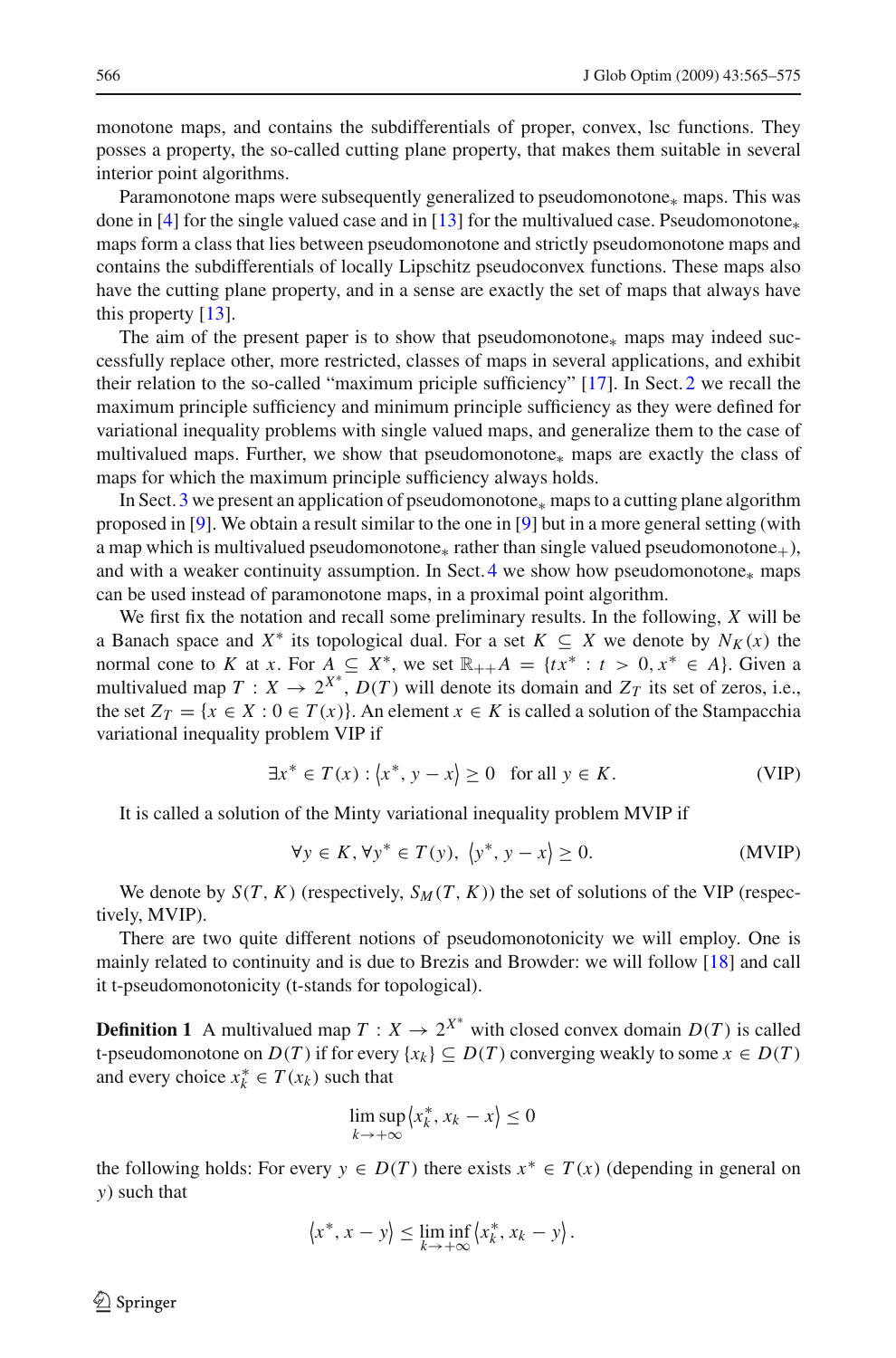The other notion was introduced by Karamardian, and we will call it simply pseudomonotonicity, as it is indeed a generalization of monotonicity.

**Definition 2** A multivalued map  $T : X \rightarrow 2^{X^*}$  is called pseudomonotone if for every *x*, *y* ∈ *X* and every  $x^*$  ∈ *T*(*x*),  $y^*$  ∈ *T*(*y*), the following implication holds:

$$
\langle x^*, y - x \rangle \ge 0 \Rightarrow \langle y^*, y - x \rangle \ge 0.
$$

We recall some more necessary definitions and facts. Details can be found in [\[11](#page-10-8)[,12\]](#page-10-9). Two pseudomonotone maps  $T_1$ ,  $T_2$  are called equivalent  $(T_1 \sim T_2)$  if they have the same domain, the same set of zeros, and for every  $x \in X \setminus Z_{T_1}$ ,  $\mathbb{R}_{++}T_1(x) = \mathbb{R}_{++}T_2(x)$ . This is an equivalence relation. The equivalence class of a pseudomonotone map *T* has a maximum element  $\hat{T}$  with respect to graph inclusion, given by

$$
\hat{T}(x) = \begin{cases} N_{L_{T,x}}(x), & \text{if } x \in Z_T \\ \mathbb{R}_{++} T(x), & \text{if } x \notin Z_T. \end{cases}
$$

Here,  $L_T$ <sub>x</sub> is the set

$$
L_{T,x} = \{ y \in D(T) : \exists y^* \in T(y) : \langle y^*, y - x \rangle = 0 \}
$$

and  $N_{L_T}$ ,  $(x)$  is the normal cone to  $L_{T,x}$  at *x*:

$$
N_{L_{T,x}}(x) = \{x^* \in X^* : \langle x^*, y - x \rangle \leq 0, \forall y \in L_{T,x}\}.
$$

**Definition 3** A multivalued map  $T: X \to 2^{X^*}$  is called:

- (i) paramonotone [\[2](#page-10-0)[,3\]](#page-10-1), if it is monotone and for every  $x, y \in X$  and  $x^* \in T(x)$ ,  $y^* \in T(y)$ ,  $\langle x^* - y^*, x - y \rangle = 0$  implies that  $x^* \in T(y)$  and  $y^* \in T(x)$
- (ii) pseudomonotone<sub>\*</sub> [\[13\]](#page-10-4), if it is pseudomonotone and for every *x*,  $y \in X$  and  $x^* \in T(x)$ ,  $y^* \in T(y)$ ,  $\langle x^*, y - x \rangle = \langle y^*, y - x \rangle = 0$  implies that  $x^* \in \hat{T}(y)$  and  $y^* \in \hat{T}(x)$ .

The class of pseudomonotone∗ maps is significantly larger than the class of paramonotone maps. As an example, the Clarke subdifferential of a locally Lipschitz pseudoconvex function is pseudomonotone<sub>\*</sub>; also, if *T* is pseudomonotone<sub>\*</sub> and  $S \sim T$ , then *S* is pseudomonotone<sub>\*</sub> [\[13\]](#page-10-4).

Paramonotone maps have the following "cutting plane property" (CPP). This property runs as follows:

$$
\begin{aligned}\nx \in S(T, K) \\
z \in K \\
\langle z^*, x - z \rangle \ge 0 \text{ for some } z^* \in T(z)\n\end{aligned}\n\Rightarrow z \in S(T, K). \tag{CPP}
$$

<span id="page-2-0"></span>Also pseudomonotone∗ maps have the CPP. What is more interesting, these maps are in a sense characterized by the CPP: if a pseudomonotone map  $T$  has convex,  $w^*$ -compact values and has the [CPP](#page-2-0) on every convex, compact subset of  $K$ , then  $T$  is pseudomonotone<sub>\*</sub> on int  $K$ (cf. Theorem 4.1 in [\[13\]](#page-10-4)).

In Sect. [3](#page-5-0) we will use the following very weak notion of continuity.

**Definition 4** A multivalued map *T* is called upper sign-continuous at  $x \in D(T)$  if for every  $v \in X$  the following implication holds:

$$
\forall t \in (0, 1), \inf_{x^* \in T(x+t\nu)} \langle x^*, v \rangle \ge 0 \Rightarrow \sup_{x^* \in T(x)} \langle x^*, v \rangle \ge 0.
$$

For instance, any upper hemicontinuous map (i.e., a map whose restriction on any line segment in  $D(T)$  is upper semicontinuous with respect to the weak<sup>\*</sup>-topology on  $X^*$ ) is upper sign-continuous. Any positive function in  $\mathbb R$  is upper sign-continuous.

 $\circled{2}$  Springer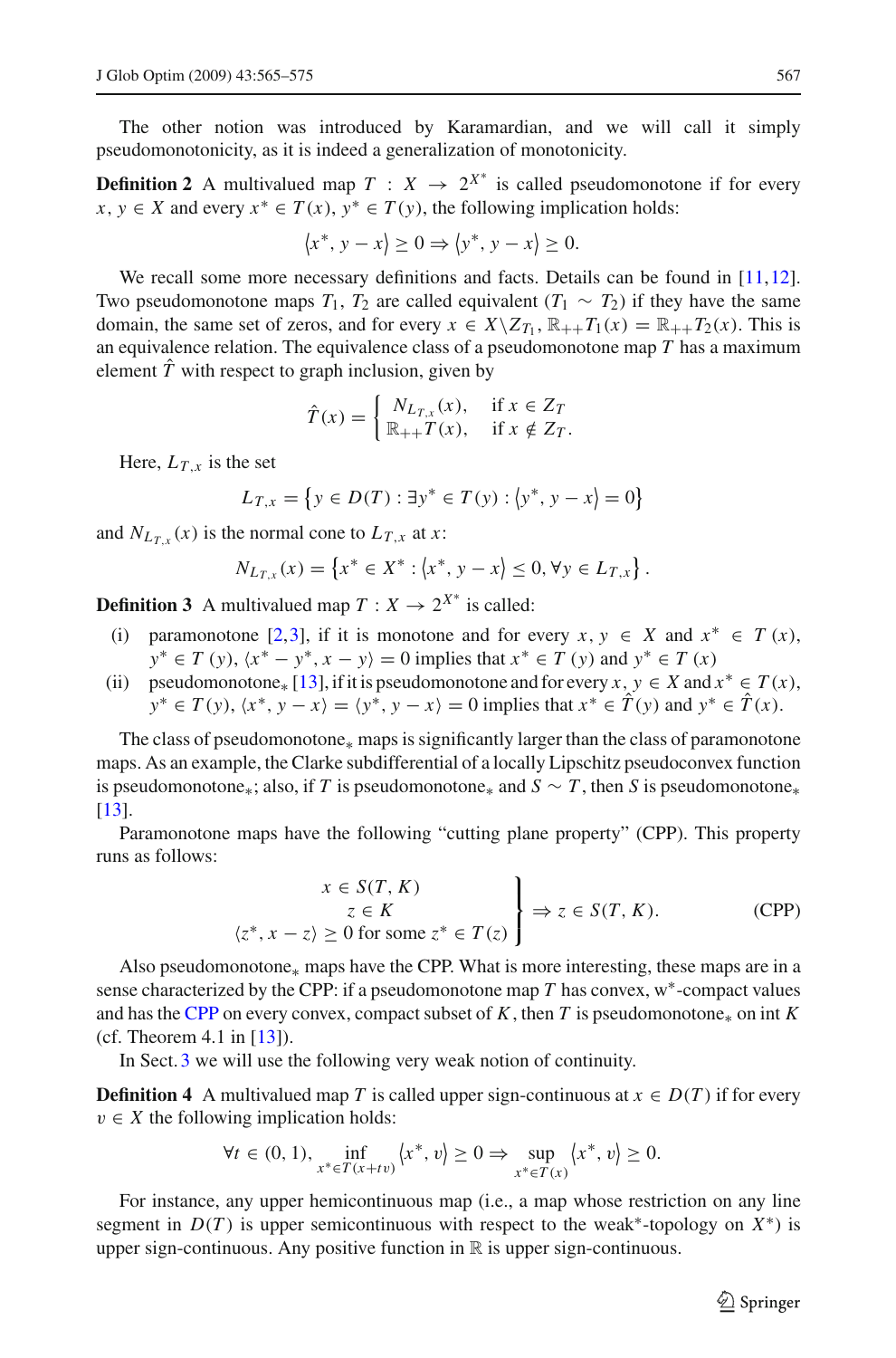#### <span id="page-3-0"></span>**2 Maximum principle sufficiency and CPP**

Let *f* : *K* → ℝ be a Gâteaux differentiable convex function and  $K^* = \operatorname{argmin}_{x \in K} f(x)$ . The so-called minimum principle for convex programs asserts that for every  $x \in K^*$ , the elements of  $K^*$  minimize  $\langle \nabla f(x), \cdot \rangle$  over  $K$ , i.e.,

$$
z \in K^* \Rightarrow \forall y \in K, \ \langle \nabla f(x), y - z \rangle \ge 0. \tag{1}
$$

If the reverse implication is also true for every  $x \in K^*$ , then one says that the minimum principle sufficiency (MinPS) holds (see for instance [\[7](#page-10-10)]). This has been generalized subse-quently to variational inequalities for a single-valued monotone [\[8](#page-10-11)] or pseudomonotone [\[15\]](#page-10-12) map *T* with the help of the primal gap function  $g: K \to \mathbb{R} \cup \{+\infty\}$  defined by

$$
g(x) := \sup_{y \in K} \langle T(x), x - y \rangle.
$$
 (2)

It is known that  $g(x) \ge 0$  for all  $x \in K$ , and  $g(x) = 0$  if and only if  $x \in S(T, K)$ . For every  $x \in X$  set

$$
\Gamma(x) = \underset{y \in K}{\text{argsup}} \langle T(x), x - y \rangle = \underset{y \in K}{\text{arginf}} \langle T(x), y \rangle
$$

$$
= \{ z \in K : \langle T(x), y - z \rangle \ge 0, \forall y \in K \}.
$$

Then pseudomonotonicity of *T* implies that for each  $x \in S(T, K)$  one has  $S(T, K) \subseteq$  $\Gamma(x)$  (minimum principle). If for each  $x \in S(T, K)$  one has  $S(T, K) = \Gamma(x)$  then one says that the minimum principle sufficiency holds.

Minimum principle sufficiency is a very strong assumption, which is true in the special cases of quadratic programs and linear monotone complementarity problems with a nondegenerate solution [\[7](#page-10-10)]. It was studied in connection with the concept of weak sharp solutions and with the so-called pseudomonotone $+$  maps, which are a rather restricted class of maps [\[15,](#page-10-12)[17](#page-10-5)].

In [\[17](#page-10-5)] another principle was introduced. Define the dual gap function

$$
G(x) := \sup_{y \in K} \langle T(y), x - y \rangle
$$

and

$$
\Lambda(x) = \underset{y \in K}{\operatorname{argsup}} \langle T(y), x - y \rangle
$$
  
=  $\{z \in K : \langle T(z), x - z \rangle \ge \langle T(y), x - y \rangle, \forall y \in K\}.$ 

One can easily show for a pseudomonotone map *T* that for each  $x \in S(T, K)$ ,  $S(T, K) \subseteq$  $\Lambda(x)$  holds. If for each  $x \in S(T, K)$  one has  $S(T, K) = \Lambda(x)$ , then one says that the maximum principle sufficiency (MaxPS) holds.

On what follows, we will generalize these principles to the multivalued case and show the relation between them and the connection to pseudomonotone∗ maps.

Consider a multivalued map  $T : K \to 2^{X^*} \setminus \{0\}$  with convex, weak<sup>\*</sup>-compact values. Then one can define the primal gap function  $g: K \to \mathbb{R}$  by any of the following expressions

$$
g(x) = \min_{x^* \in T(x)} \sup_{y \in K} \langle x^*, x - y \rangle = \sup_{y \in K} \min_{x^* \in T(x)} \langle x^*, x - y \rangle
$$
 (3)

where the two expressions on the right are equal by the Sion minimax theorem.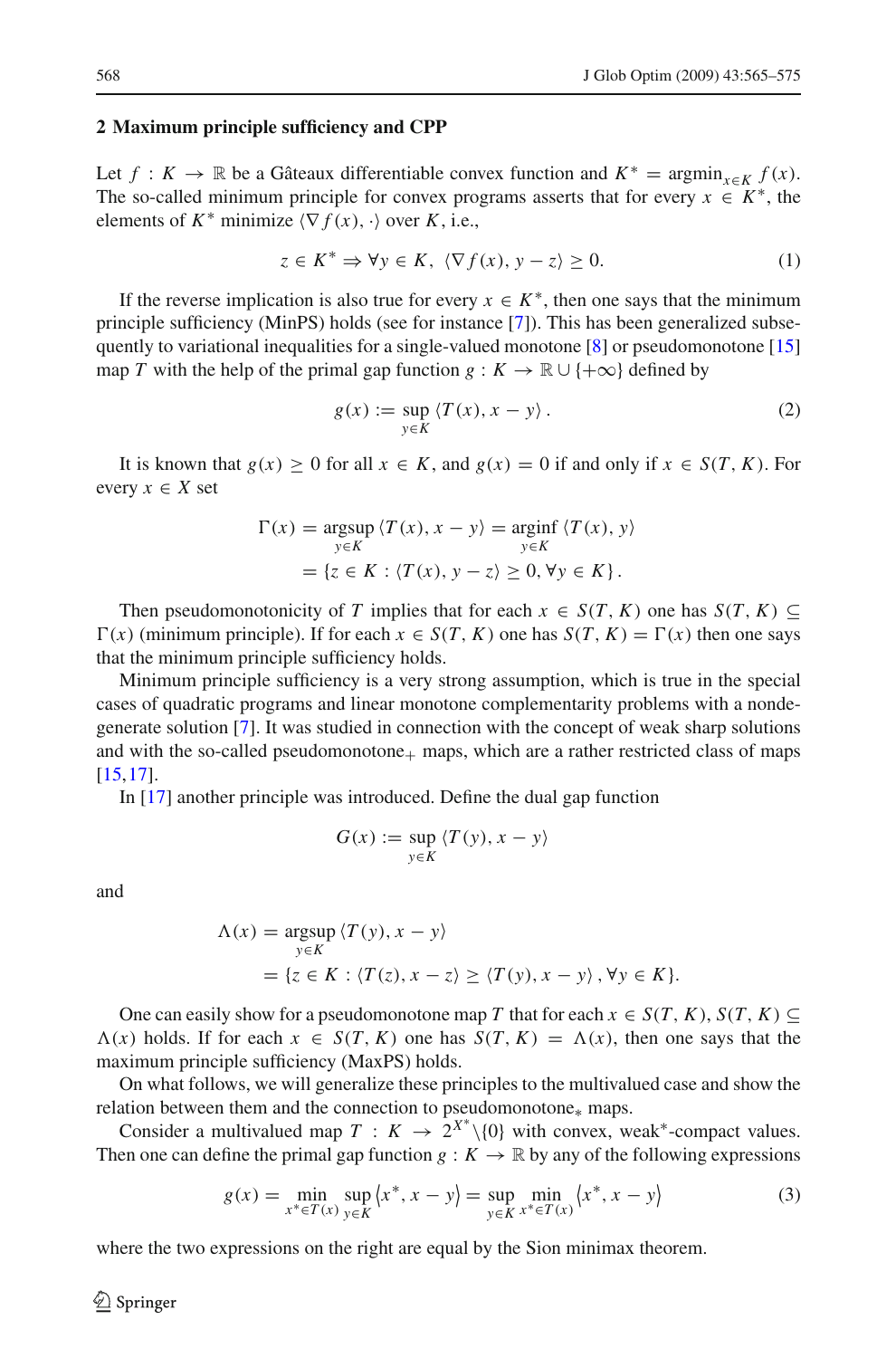Likewise, one defines the dual gap function  $G: K \to \mathbb{R}$  by

$$
G(x) = \sup_{y \in K} \max_{y^* \in T(y)} \langle y^*, x - y \rangle.
$$

The following properties are obvious:  $g(x) > 0$  for all  $x \in K$ , and  $g(x) = 0$  if and only if  $x \in S(T, K)$ . Likewise,  $G(x) \ge 0$  for all  $x \in K$ , and  $G(x) = 0$  if and only if  $x \in S_M(T, K)$ .

We can generalize the so-called minimum principle sufficiency (MinPS) and the maximum principle sufficiency (MaxPS) to the multivalued case as follows. Define

$$
\Gamma(x) = \underset{y \in K}{\arg \sup} \underset{x^* \in T(x)}{\min} \langle x^*, x - y \rangle
$$
  
= 
$$
\left\{ z \in K : \underset{x^* \in T(x)}{\min} \langle x^*, x - z \rangle \ge \underset{x^* \in T(x)}{\min} \langle x^*, x - y \rangle, \forall y \in K \right\}
$$

and

$$
\Lambda(x) = \underset{y \in K}{\arg \sup} \max_{y^* \in T(y)} \left\{ y^*, x - y \right\}
$$
  
= 
$$
\left\{ z \in K : \max_{z^* \in T(z)} \left\{ z^*, x - z \right\} \ge \max_{y^* \in T(y)} \left\{ y^*, x - y \right\}, \forall y \in K \right\}.
$$

#### <span id="page-4-1"></span>**Proposition 5**

- (i) *For every*  $x \in S(T, K)$ *,*  $S_M(T, K) \subseteq \Gamma(x)$  *holds.*
- (ii) *For every*  $x \in S_M(T, K)$ ,  $S(T, K) \subseteq \Lambda(x)$  *holds.*

*Thus if, in particular, T is pseudomonotone, then*  $x \in S(T, K)$  *implies*  $S(T, K) \subseteq \Gamma(x)$  $and S(T, K) ⊆ Λ(x)$ *.* 

<span id="page-4-0"></span>*Proof* Let  $x \in S(T, K)$ . Then  $g(x) = 0$  hence

$$
\min_{x^* \in T(x)} \langle x^*, x - y \rangle \le 0, \ \forall y \in K. \tag{4}
$$

If  $z \in S_M(T, K)$ , then  $\langle y^*, y - z \rangle \ge 0$  for every  $(y, y^*) \in \text{gr } T$ . This implies that  $\min_{x^* \in T(x)} \langle x^*, x - z \rangle \geq 0$ . Combining with [\(4\)](#page-4-0) we obtain

$$
\min_{x^* \in T(x)} \langle x^*, x - z \rangle = 0 \ge \min_{x^* \in T(x)} \langle x^*, x - y \rangle, \ \forall y \in K,
$$

i.e,  $z \in \Gamma(x)$ . Thus  $S_M(T, K) \subseteq \Gamma(x)$ .

Now let  $x \in S_M(T, K)$ . Then  $G(x) = 0$  hence

$$
\max_{y^* \in T(y)} \left\langle y^*, x - y \right\rangle \le 0 \quad \forall y \in K.
$$

If  $z \in S(T, K)$  then for some  $z_0^* \in T(z), \langle z_0^*, y - z \rangle \ge 0$  holds for all  $y \in K$ ; It follows that

$$
\max_{z^* \in T(z)} \langle z^*, x - z \rangle \ge \langle z_0^*, x - z \rangle \ge 0 \ge \max_{y^* \in T(y)} \langle y^*, x - y \rangle \ \forall y \in K,
$$

i.e.,  $z \in \Lambda(x)$ . Thus  $S(T, K) \subseteq \Lambda(x)$ .

The last part of the proposition follows since for a pseudomonotone map *T*,  $S(T, K) \subseteq$  $S_M(T, K)$ .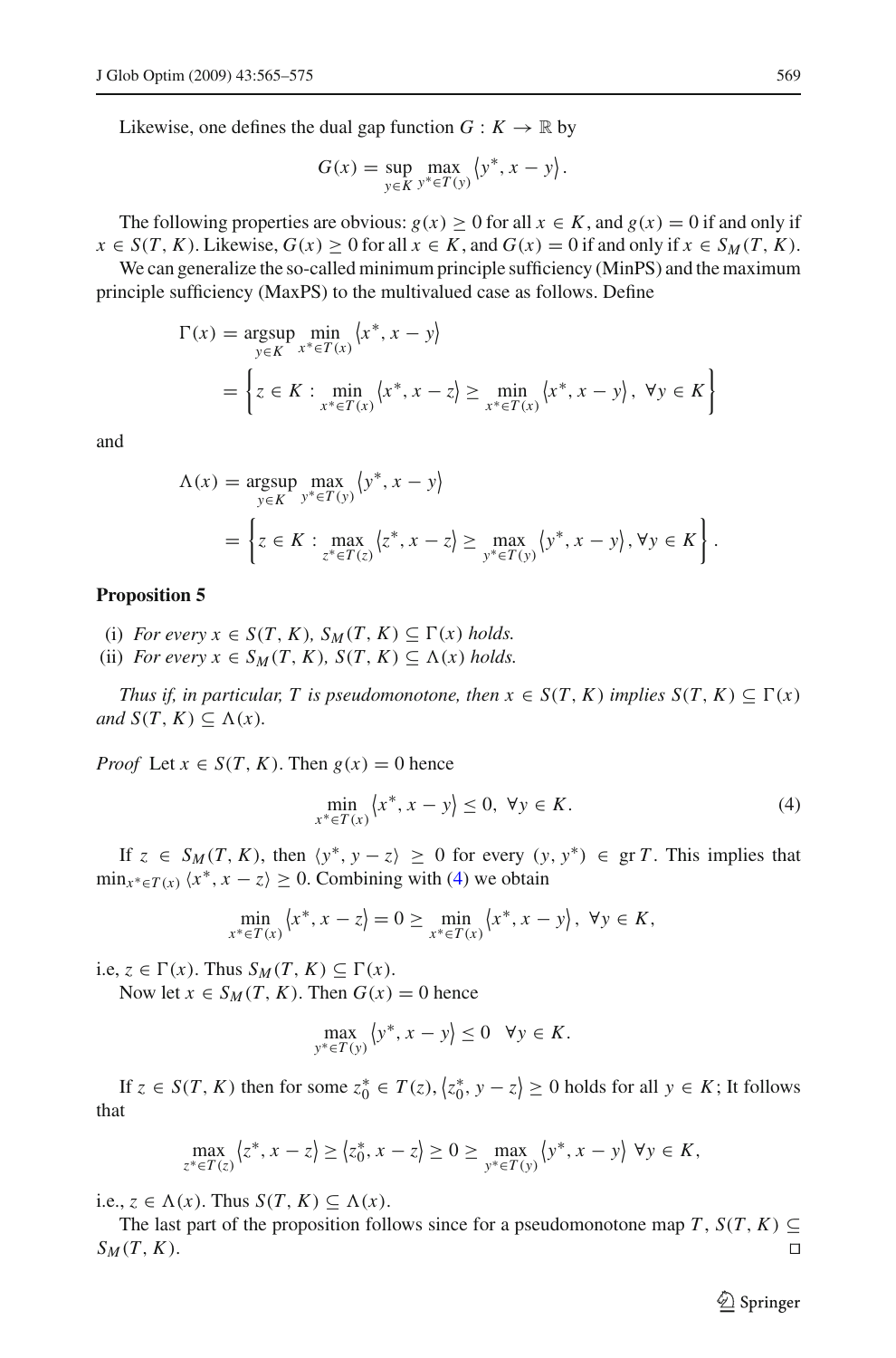Generalizing [\[7\]](#page-10-10) to the multivalued VIP, we call the property in Proposition [5\(](#page-4-1)i) "minimum principle". Further, generalizing  $[7,17]$  $[7,17]$  we say that VIP has the minimum principle sufficiency (MinPS) if  $\Gamma(x) = S(T, K)$  for all  $x \in S(T, K)$ . Finally, generalizing [\[17](#page-10-5)], we will say that VIP has the maximum principle sufficiency (MaxPS) if  $\Lambda(x) = S(T, K)$  for all  $x \in S(T, K)$ . The following proposition relates MinPS to MaxPS.

# **Proposition 6** *Let T be pseudomonotone. Then MinPS implies MaxPS.*

*Proof* Let  $x \in S(T, K)$ . Then  $x \in S_M(T, K)$ , hence  $G(x) = 0$ . For each  $z \in \Lambda(x)$ , by definition of argsup we deduce that  $\max_{z^* \in T(z)} \langle z^*, x - z \rangle = 0$  thus there exists  $z_0^* \in T(z)$ such that  $\langle z_0^*, x - z \rangle = 0$ . Using pseudomonotonicity we deduce that  $\langle x^*, x - z \rangle \ge 0$  for all *x*<sup>∗</sup> ∈ *T*(*x*). Hence min<sub>*x*<sup>∗</sup>∈*T*(*x*)</sub>  $\langle x^*$ ,  $x - z \rangle \ge 0$ . Using  $g(x) = 0$  and the definition of  $\Gamma(x)$ we infer that  $z \in \Gamma(x)$ . By MinPS,  $\Gamma(x) = S(T, K)$ . Hence  $z \in S(T, K)$ , which shows that  $\Lambda(x)$  ⊆ *S*(*T*, *K*). Since the reverse inclusion always holds, MaxPS follows.  $\Box$ 

When VIP stems from a convex program, i.e.,  $T = \nabla f$  where f is convex and Gâteaux differentiable (or more generally  $T = \partial f$  where f is convex and lsc) it is not hard to show that, in contrast to MinPS, MaxPS always holds. This is true in much more general situations. First we compare MaxPS with CPP:

## **Proposition 7** *Let T be pseudomonotone. VIP has the MaxPS if and only if CPP holds.*

*Proof* Assume that CPP holds. Fix  $x \in S(T, K)$ . As in the proof of the previous proposition we get that for every  $z \in \Lambda(x)$  there exists  $z_0^* \in T(z)$  such that  $\langle z_0^*, x - z \rangle = 0$ . By CPP we infer that  $z \in S(T, K)$ , thus  $\Lambda(x) \subseteq S(T, K)$ .

Conversely, assume that MaxPS holds. Take  $x \in S(T, K)$  and  $z \in K$  such that  $\langle z^*, x-z \rangle \ge 0$ for some  $z^* \in T(z)$ . Then  $x \in S_M(T, K)$  implies

$$
\langle z^*, x-z \rangle \ge 0 \ge \langle y^*, x-y \rangle, \ \forall y \in K, \ \forall y^* \in T(y).
$$

Thus  $z \in \Lambda(x)$ . By the MaxPS,  $z \in S(T, K)$  thus CPP holds.

An obvious consequence of the above proposition and the properties of pseudomonotone∗ maps that we mentioned in the introduction is:

**Corollary 8** *If T is pseudomonotone*∗ *then MaxPS holds. Conversely, if T is pseudomonotone with convex, w*∗*-compact values and MaxPS holds on every convex, compact subset of K*, then *T* is pseudomonotone<sub>∗</sub> on int *K*.

In particular, if we have a program defined by a convex (respectively, pseudoconvex) differentiable function *f*, then  $\nabla f$  is a paramonotone (respectively, pseudomonotone<sub>\*</sub>) map. Since paramonotone maps are pseudomonotone∗, in both cases MaxPS holds. By the same argument, in a program defined by a locally Lipschitz pseudoconvex function, MaxPS holds.

## <span id="page-5-0"></span>**3 A cutting plane algorithm**

Because of the close relation between pseudomonotone∗ maps and the cutting plane property, these maps are naturally suited for cutting plane algorithms for solving VIP. We illustrate this point by an application to a cutting plane algorithm for solving a multivalued VIP, where the cutting planes pass through approximate analytic centers. This algorithm was proposed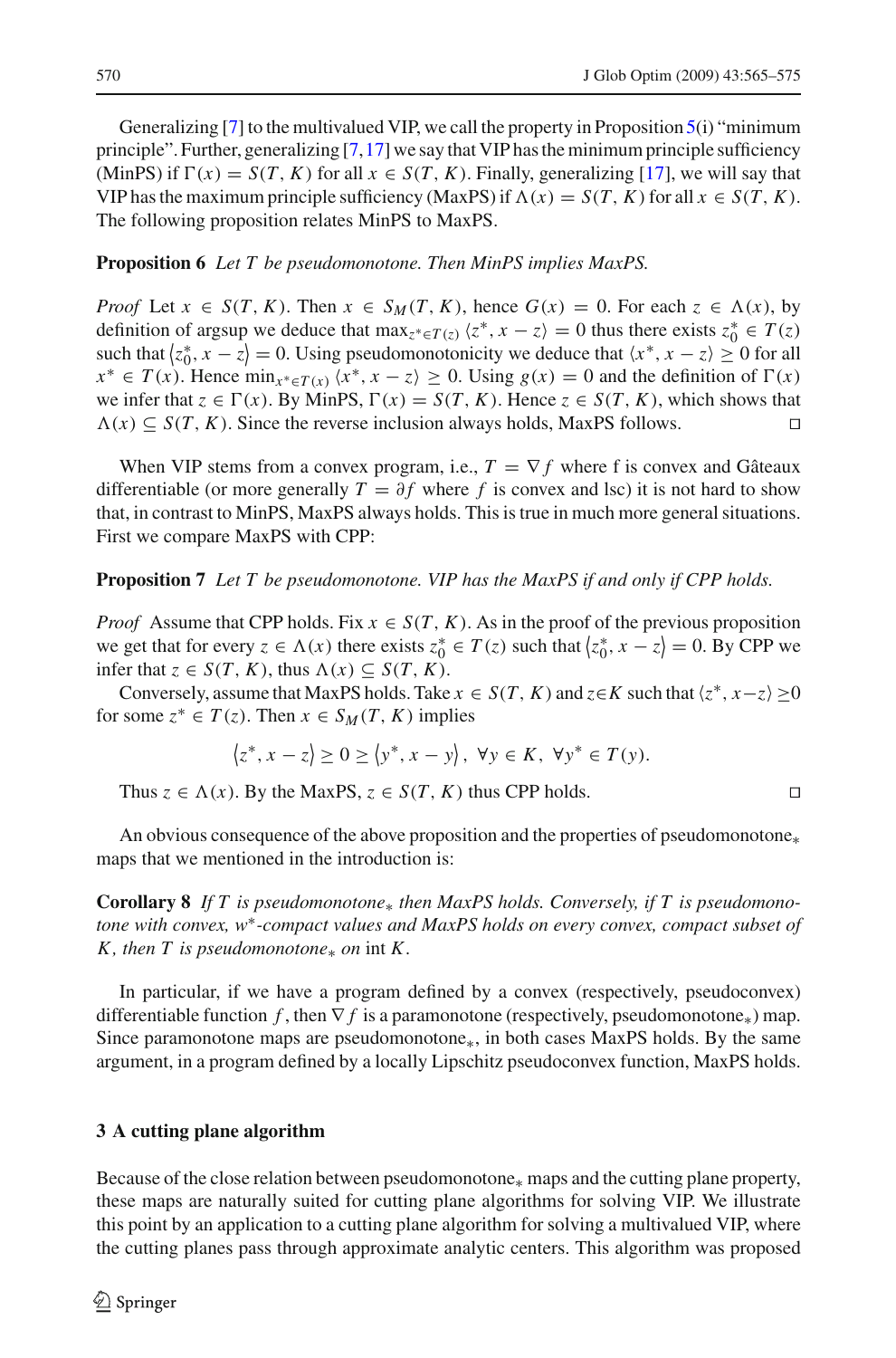in [\[9\]](#page-10-6) for a VIP with a single valued, Lipschitz, pseudomonotone<sub>+</sub> map. In our case we will generalize to a multivalued, upper sign-continuous, pseudomonotone<sub>∗</sub> map.

Let *K* be a bounded full-dimensional polyhedron in  $\mathbb{R}^n$ :

$$
K = \{x \in \mathbb{R}^n : Ax \leq b\}
$$

<span id="page-6-0"></span>where *A* is a  $m \times n$  matrix and  $b \in \mathbb{R}^m$ . Let  $T : \mathbb{R}^n \to 2^{\mathbb{R}^n}$  be a multivalued map. We first recall the following existence result.

**Theorem 9** *Assume that T has nonempty, convex, compact values on K . Assume further that T is either upper semicontinuous, or it is upper sign-continuous and pseudomonotone. Then*  $S(T, K) \neq \emptyset$ *.* 

In the upper semicontinuous case, this result is well-known. In the pseudomonotone case, one may consult [\[18](#page-10-7)].

The algorithm for finding an element of  $S(T, K)$  relies on the following idea. Assume that *T* is pseudomonotone<sub>\*</sub>. If an element  $x_0$  is not a solution of VIP, then by the [CPP](#page-2-0) we know that all solutions are in the intersection

$$
K_1 := K \cap \{x \in \mathbb{R}^n : \langle x_0^*, x - x_0 \rangle < 0\}
$$

where  $x_0^*$  is any element of  $T(x_0^*)$ . Thus, if  $x_0$  is "somewhere in the middle" of *K*, we will be sure that  $S(T, K)$  is bound to be in  $K_1$  which is a smaller set. By continuing in this way, one can hope to produce a decreasing sequence of sets and, at the limit, arrive to a solution of VIP. The role of points "somewhere in the middle" will be played by approximate analytic centers. For the convenience of the reader, we briefly recall the definition from [\[9](#page-10-6)]. We write *K* as

$$
K = \{x \in \mathbb{R}^n : Ax + s = b, s \in \mathbb{R}_+^m\}.
$$

A point  $\bar{x} \in K$  is the analytic center if the vector  $\bar{s} = b - A\bar{x} \in \mathbb{R}^m_+$  maximizes the strictly concave potential  $\varphi(s) = \sum_{j=1}^{m} \ln(s_j)$ . The analytic center is the unique solution of the Karush-Kuhn-Tucker system

$$
A^T \bar{y} = 0
$$

$$
A\bar{x} + \bar{s} = b
$$

$$
\bar{Y}\bar{s} = e
$$

where  $\bar{y} \in \mathbb{R}^m$  is the corresponding dual vector,  $\bar{Y}$  is the  $m \times m$  diagonal matrix whose diagonal elements are the coordinates of  $\bar{y}$ , and *e* is the vector  $(1, 1, \ldots 1) \in \mathbb{R}^m$ . Given  $\eta \in (0, 1)$ , an approximate analytic center is a vector  $x \in C$  such that for some  $s \in \mathbb{R}^m_+$  and  $y \in \mathbb{R}^m$  one has

$$
AT y = 0
$$
  

$$
Ax + s = b
$$
  

$$
||Ys - e|| \le \eta
$$

where *Y* is the diagonal matrix whose diagonal elements are the coordinates of *y*.

We will use the same  $\eta \in (0, 1)$  at all iterations of the algorithm below. The algorithm runs as follows.

1. Initialization.  $k = 0, A_k = A, b_k = b.$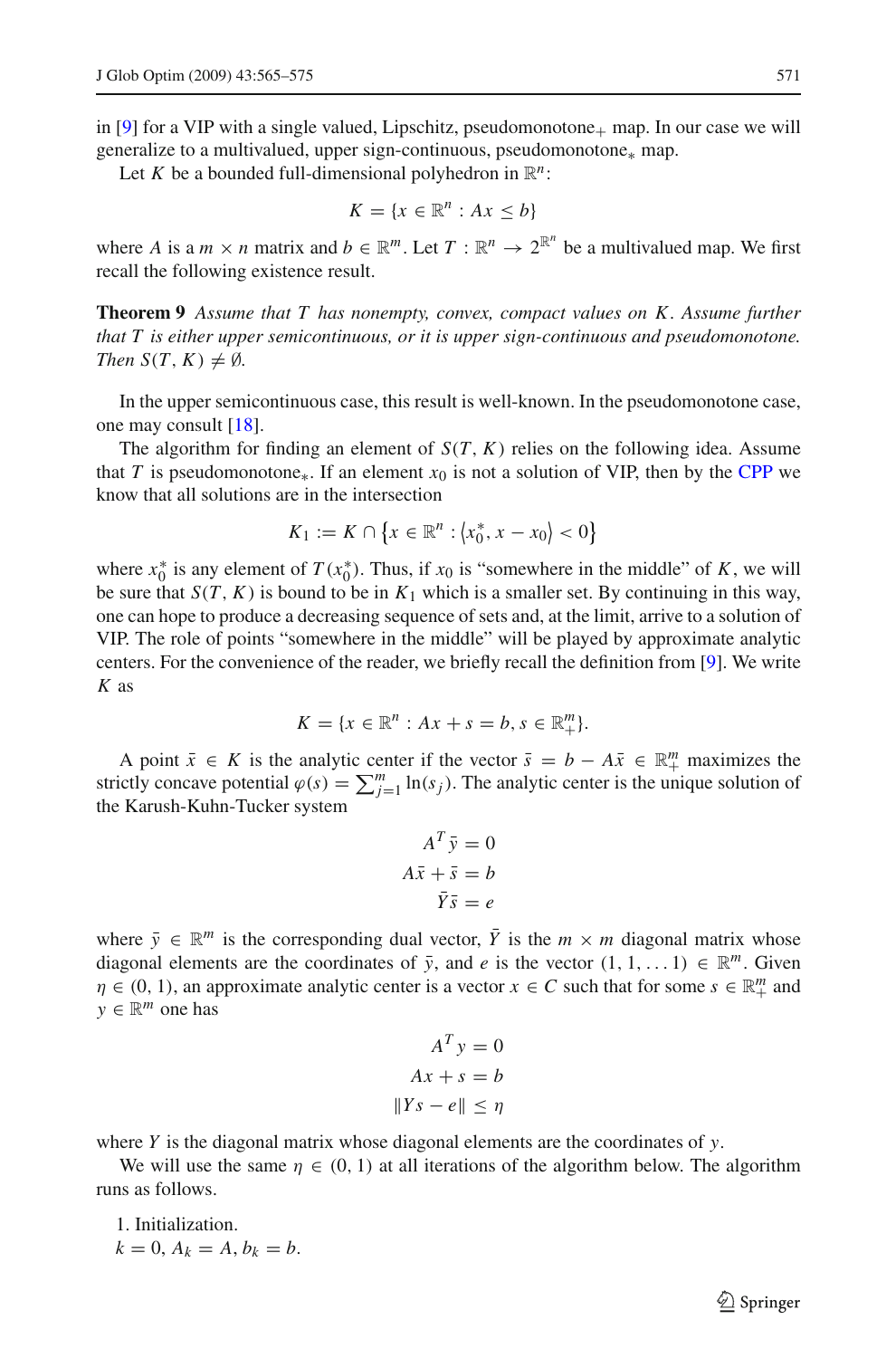2. Computation of an approximate analytic center.

Set  $C_k = \{x \in \mathbb{R}^n : A_k x \leq b_k\}$ . Find an approximate analytic center  $x_k$  of  $C_k$ . 3. Stopping rule.

Compute  $g(x_k)$ . If  $g(x_k) = 0$ , then stop. Otherwise go to Step 4.

4. Generation of a cutting plane.

Choose  $x_k^* \in T(x_k)$  and set

$$
A_{k+1} = \begin{pmatrix} A_k \\ x_k^* \end{pmatrix}, b_{k+1} = \begin{pmatrix} b_k \\ \langle x_k^*, x_k \rangle \end{pmatrix}.
$$

Set  $k := k + 1$  and go to Step 2.

We will use the following property P of the algorithm, taken from [\[9](#page-10-6)]:

Given any open ball  $B(x, \varepsilon)$  lying in K, there exists an iteration index *k* such that  $B(x, \varepsilon) \not\subset C_k$ . (P)

<span id="page-7-0"></span>Note that property [\(P\)](#page-7-0) holds for any method of generating a cutting plane at Step 4; in particular it does not depend on the properties of *T* .

We first examine the case where *T* is upper semicontinuous.

<span id="page-7-2"></span>**Theorem 10** *Let the set*  $K = \{x \in \mathbb{R}^n : Ax \leq b\}$  *be bounded and such that* int  $K \neq \emptyset$ *.* Assume that  $T: K \to 2^{\mathbb{R}^n}$  is a pseudomonotone<sub>∗</sub>, upper semicontinuous map with nonempty, *convex, compact values. Then the algorithm either stops with a solution of VIP or defines an infinite sequence which has a limit point that is a solution of VIP.*

*Proof* Assume that the algorithm does not stop with a solution of VIP. Then it defines a bounded sequence  $\{x_k\}$  such that  $x_k \notin S(T, K)$  for all  $k \in \mathbb{N}$ .

By Theorem [9,](#page-6-0)  $S(T, K)$  is nonempty. Choose  $z \in S(T, K)$  and let  $\{z_i\}, i \in \mathbb{N}$  be any sequence in int *K* converging to *z*. For each  $i \in \mathbb{N}$  choose  $\varepsilon_i > 0$  such that  $B(z_i, \varepsilon_i) \subseteq$ int *K* and  $\lim_{i \to +\infty} \varepsilon_i = 0$ . By Property [\(P\)](#page-7-0), for each  $i \in \mathbb{N}$  we can choose inductively *k*(*i*) ∈ N such that *B*(*z<sub>i</sub>*,  $\varepsilon_i$ )  $\nsubseteq$  *C<sub>k</sub>* for all  $k \geq k(i)$  and  $k(i) > k(i-1)$ ,  $i \geq 2$ . Choose  $y_i \in B(z_i, \varepsilon_i) \backslash C_{k(i)}$ . Since  $y_i \notin C_{k(i)}$ , one has

$$
\forall i \in \mathbb{N}, \ \left\langle x_{k(i)}^*, y_i \right\rangle > \left\langle x_{k(i)}^*, x_{k(i)} \right\rangle. \tag{5}
$$

<span id="page-7-1"></span>Furthermore,  $y_i \in B(z_i, \varepsilon_i)$  together with  $\lim_{i \to +\infty} z_i = z$  and  $\lim_{i \to +\infty} \varepsilon_i = 0$  imply that  $\lim_{i \to +\infty} y_i = z$ . By compactness of *K*, the sequence  $\{x_{k(i)}\}$  has a subsequence  $\{x_{k(i')}\}$ , *i* ∈  $\mathbb{N}'$  with  $\mathbb{N}' \subseteq \mathbb{N}$  which converges to some element  $x_0 \in K$ . Since *T* is upper semicontinuous with compact values, the sequence  $\{x_{k(i')}^*\}$  has a subsequence  $\{x_{k(i'')}^*\}$ ,  $i'' \in \mathbb{N}$ <sup>*n*</sup> with  $\mathbb{N}'' \subseteq \mathbb{N}'$ , converging to some  $x_0^* \in T(x_0)$ . By taking the limit in [\(5\)](#page-7-1), we deduce that  $\langle x_0^*, z - x_0 \rangle \ge 0$ . Using property [CPP](#page-2-0) we deduce that  $x_0 \in S(T, K)$ .

This element  $x_0$  cannot be equal to any element of the sequence  $\{x_k\}$  since  $x_k \notin S(T, K)$ for all  $k \in \mathbb{N}$ . Hence it is a limit point of  $\{x_k\}$ .

The case of an upper sign-continuous map can be reduced to the upper semicontinuous case, by using the properties of the equivalence relation.

**Corollary 11** Let the set  $K = \{x \in \mathbb{R}^n : Ax \leq b\}$  be bounded and such that int  $K \neq \emptyset$ . *Assume that*  $T : \mathbb{R}^n \to 2^{\mathbb{R}^n}$  *is a pseudomonotone*∗*, upper sign-continuous map such that*  $K \subseteq \text{int } D(T)$ , with nonempty, convex, compact values on  $\text{int } D(T)$ . Then the algorithm *either stops with a solution of VIP or defines an infinite sequence which has a limit point that is a solution of VIP.*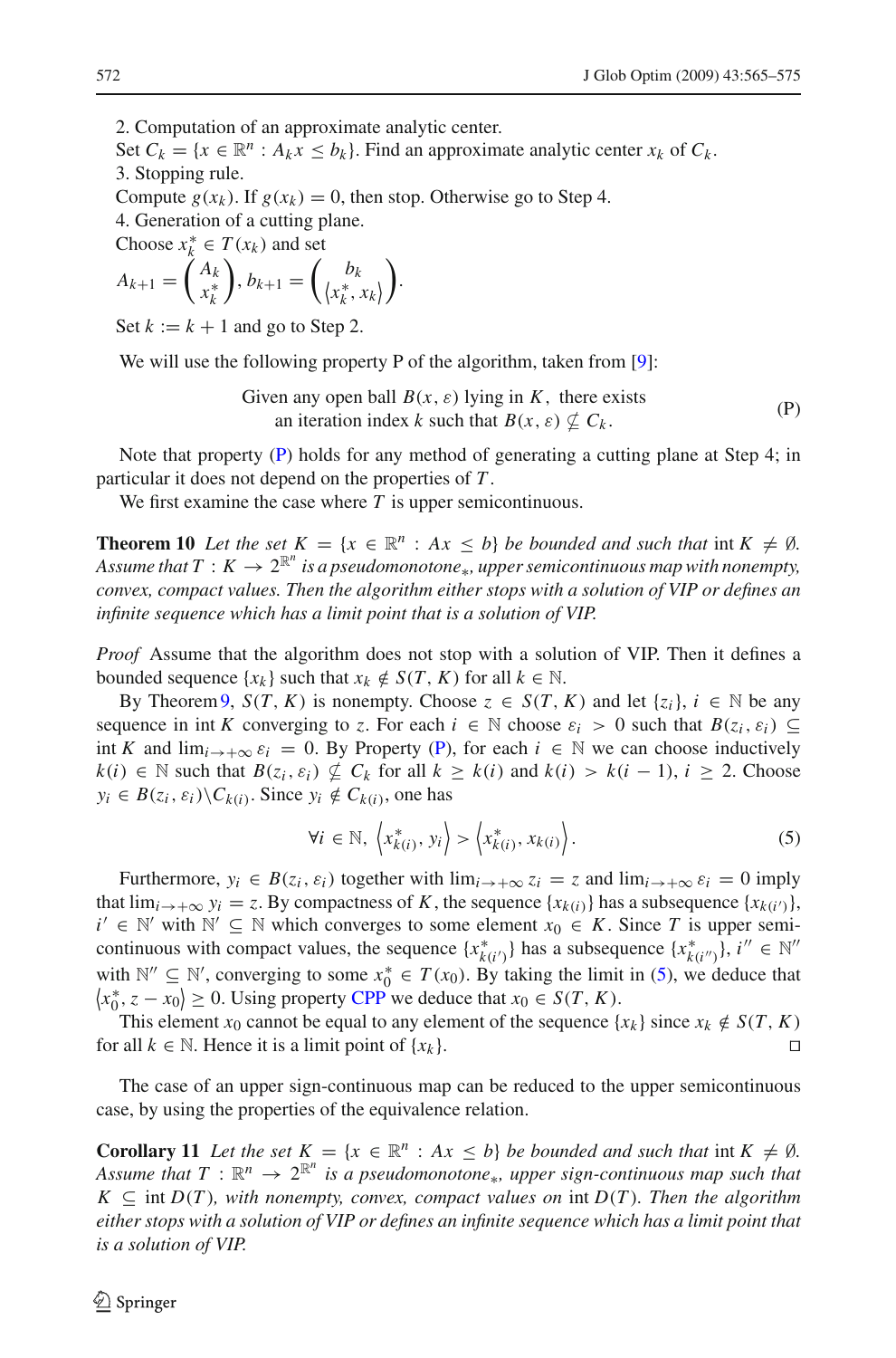*Proof* We assume again that the algorithm does not stop, hence it generates and infinite sequence  ${x_k}$  whose elements are not solutions of VIP. We will show that we can assume, without loss of generality, that *T* is upper semicontinous on *K*. By restricting the domain of *T* if necessary, we can assume that  $D(T) = \text{int } D(T)$ . According to Theorem 3.7 of [\[11\]](#page-10-8), there exists an upper semicontinuous pseudomonotone map  $T'$  with nonempty, compact convex values which is equivalent to *T*. By Proposition 3.11 of [\[13\]](#page-10-4),  $T'$  is pseudomonotone<sub>\*</sub>. We show by induction that *T* and *T'* produce the same sets  $C_k$  and the same sequence  $\{x_k\}$ . Assume that this statement is true for some  $k \in \mathbb{N}$ , i.e., at iteration k both maps give rise to the same set  $C_k$  and the same element  $x_k$ .

Since  $x_k \notin S(T, K)$ , it is clear that  $x_k \notin Z_T = Z_{T'}$ . By the definition of the equivalence relation, for any choice of  $x_k^* \in T(x_k)$ , there exists  $\lambda_k > 0$  such that  $\lambda_k x_k^* \in T'(x_k)$  and vice versa. It follows that the set  $C_{k+1}$  is the same for the two maps *T* and *T'*. Also, the element  $x_{k+1}$  depends only on  $C_{k+1}$  and not on the map *T* or *T'*.

The corollary follows from Theorem [10.](#page-7-2)

#### <span id="page-8-0"></span>**4 A proximal point algorithm for solving VIP**

In the following, *X* will be a reflexive Banach space. Given a multivalued map  $T : X \to 2^{X^*}$ and a nonempty closed convex set  $K \subseteq X$ , Burachik and Scheimberg [\[1](#page-10-13)] (and many others) used Bregman functions in a version of the proximal point method, in order to solve the Stampacchia variational inequality.

Let  $f: X \to \mathbb{R} \cup \{+\infty\}$  be a strictly convex, proper, lsc function with closed domain  $D =$  dom( $f$ ) which is Gâteaux differentiable on the nonempty interior of  $D$ . For this function, the *Bregman distance*  $D_f(y, x)$  is defined on  $D \times \text{int } D$  by

$$
D_f(y, x) = f(y) - f(x) - \langle \nabla f(x), y - x \rangle.
$$

<span id="page-8-1"></span>The following "three point property" is obvious:

$$
D_f(x, z) + D_f(z, y) = D_f(x, y) + \langle \nabla f(z) - \nabla f(y), z - x \rangle.
$$
 (6)

Following [\[1\]](#page-10-13) we will say that *f* is a Bregman function if the following assumptions hold:

B<sub>1</sub>. The right level sets of  $D_f(x, \cdot)$ :

$$
R_{\alpha}^{f}(x) = \{ y \in \text{int } \mathcal{D} : D_{f}(x, y) \le \alpha \}
$$

are bounded, for all  $\alpha \in \mathbb{R}$  and  $x \in \mathcal{D}$ .

 $B_2$ . If  $\{x_k\} \subseteq \text{int } \mathcal{D}$  and  $\{y_k\} \subseteq \text{int } \mathcal{D}$  converge weakly to *x* and  $\lim_{k \to +\infty} D_f(x_k, y_k) = 0$ , then

$$
\lim_{k \to +\infty} \left( D_f \left( x, x_k \right) - D_f \left( x, y_k \right) \right) = 0.
$$

B<sub>3</sub>. If { $x_k$ } ⊆ *D* is bounded, { $y_k$ } ⊆ int *D* is such that w-lim<sub> $k\rightarrow+\infty$ </sub>  $y_k = y$  and lim $_{k\rightarrow+\infty}$  $D_f(x_k, y_k) = 0$ , then w-lim<sub> $k \to +\infty$ </sub>  $x_k = y$ .

For example, in  $X = L^p$  or  $l_p$  with  $p > 1$ ,  $f(x) = ||x||_p^p$  is a Bregman function. A Bregman function in  $\mathbb{R}^n$  whose domain is the positive orthant  $\mathbb{R}^n_+$  is the Shannon function  $h(x) = \sum_{i=1}^{n} x_i \ln x_i$  with the convention  $0 \ln 0 = 0$ .

Let a Bregman function *f* be given. Assume that  $K \subseteq D(T) \cap \text{int } \mathcal{D}$ . Consider the following proximal point algorithm.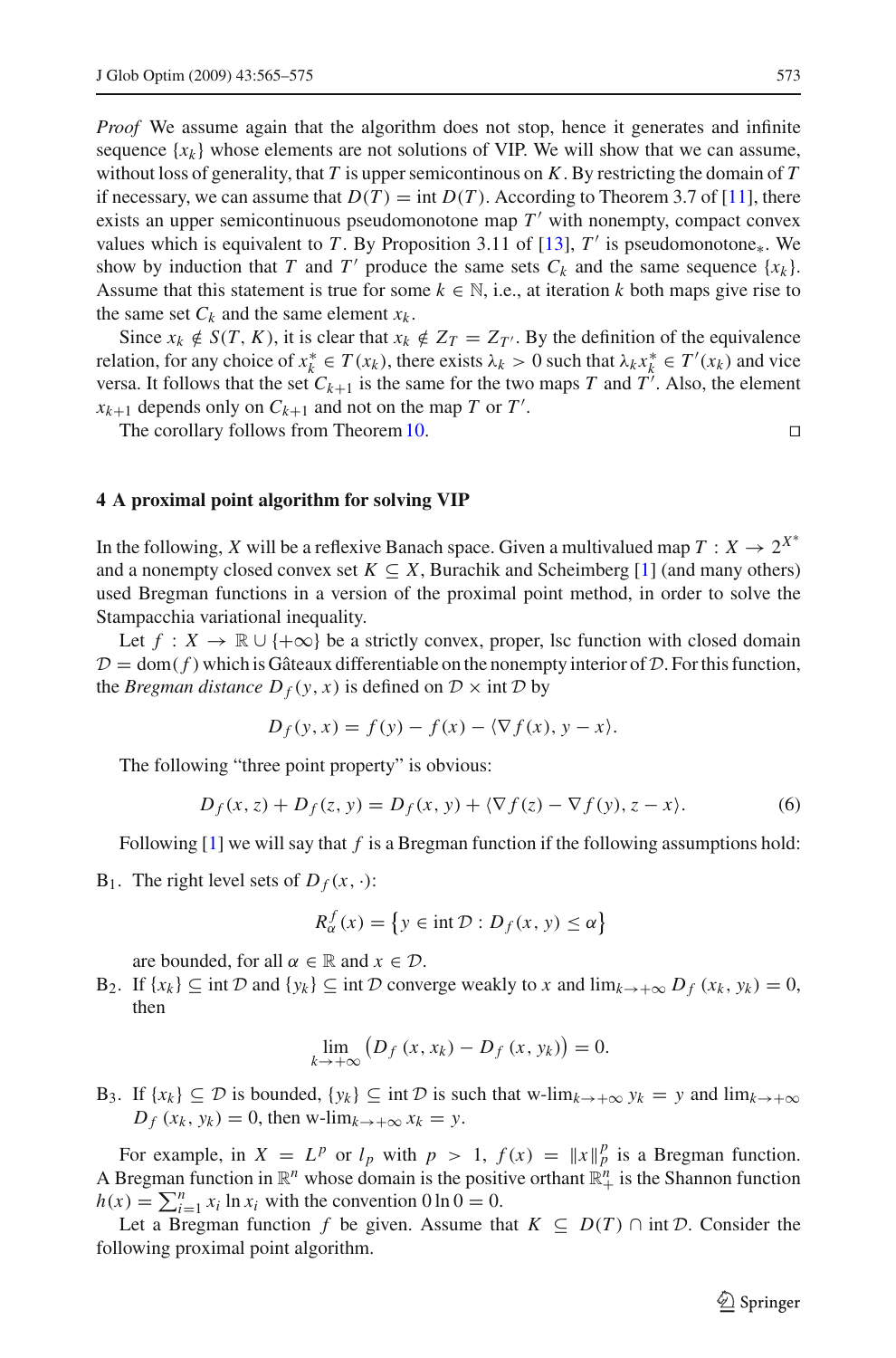1. Initialization. Choose  $x_0 \in K$ . 2. Solution of a simpler VIP. Given  $x_k$ , define  $x_{k+1}$  by the inclusion

$$
0 \in (\mu_k T + N_K + \nabla f) x_{k+1} - \nabla f (x_k)
$$
\n<sup>(7)</sup>

<span id="page-9-0"></span>for some  $\mu_k > 0$ . 3. Stoping rule. If  $x_{k+1} = x_k$ , then stop. Otherwise set  $k = k + 1$  and go to Step 2. Note that [\(7\)](#page-9-0) can be stated equivalently as follows:  $x_{k+1}$  is a solution of the variational inequality: for some  $x_{k+1}^* \in T(x_{k+1}),$ 

$$
\left\langle \mu_k x_{k+1}^* + \nabla f(x_{k+1}) - \nabla f(x_k), y - x_{k+1} \right\rangle \ge 0, \quad \forall y \in K.
$$
 (8)

<span id="page-9-2"></span>If the algorithm stops at  $x_k$ , then it is obvious that  $x_k$  is a solution of VIP. Otherwise, the goal is to show that the infinite sequence provided by the algorithm (or a subsequence of it) converges to a solution of VIP. For this, we will use the following theorem of [\[1](#page-10-13)].

<span id="page-9-1"></span>**Theorem 12** *Assume that the sequence generated by the algorithm is well defined and infinite. If*  $X^* \neq \emptyset$ *, then the following hold:* 

- (i) *The sequence*  $\{x_k\}$  *is bounded,*
- (ii)  $\sum_{k=0}^{+\infty} D_f(x_{k+1}, x_k) < +\infty$ ,
- (iii) *For each*  $\bar{x} \in S(T, K)$ *,*  $D_f(\bar{x}, x_k)$  *converges.*

The following theorem generalizes Theorem 3.4. $(A_1)$  of [\[1](#page-10-13)].

**Theorem 13** Assume that  $S(T, K)$  is nonempty, that  $\mu_k > \mu$  for some  $\mu > 0$ , and that *the algorithm produces a well-defined infinite sequence. If T is t-pseudomonotone and pseudomonotone*∗*, then every weak limit point of*  $\{x_k\}_{k\in\mathbb{N}}$  *belongs to*  $S(T, K)$ *.* 

*Proof* We follow mainly the arguments of [\[1\]](#page-10-13). By Theorem [12,](#page-9-1) the sequence  $\{x_k\}_{k\in\mathbb{N}}$  is bounded. Let  $\{x_{k_j}\}_{j\in\mathbb{N}}$  be a subsequence of  $\{x_k\}_{k\in\mathbb{N}}$ , weakly converging to some point *x*. By Theorem [12\(](#page-9-1)ii),  $\lim_{k_i \to +\infty} D_f(x_{k_i+1}, x_{k_i}) = 0$ . By condition B<sub>3</sub>, w-lim  $x_{k_i+1} = x$ .

<span id="page-9-3"></span>Using  $B_2$  we deduce that

$$
\lim_{j} (D_f(x, x_{k_j+1}) - D_f(x, x_{k_j})) = 0.
$$
\n(9)

By using successively  $(8)$ , the three-point property  $(6)$  and  $(9)$ , we get

$$
\liminf_{j} \mu_{k_j} \left\langle x_{k_j+1}^*, x - x_{k_j+1} \right\rangle \ge \liminf_{j} \left\langle \nabla f(x_{k_j}) - \nabla f(x_{k_j+1}), x - x_{k_j+1} \right\rangle
$$
\n
$$
= \liminf_{j} \left( D_f \left( x, x_{k_j+1} \right) - D_f \left( x, x_{k_j} \right) + D_f \left( x_{k_j+1}, x_{k_j} \right) \right) = 0.
$$

Since  $\mu_{k_j} > \mu$ , we arrive at lim inf<sub>j</sub>  $\left\langle x_{k_{j+1}}^*, x - x_{k_j+1} \right\rangle \geq 0$ . By t-pseudomonotonicity, given  $\bar{x} \in S(T, K)$  there exists  $x^* \in T(x)$  such that

$$
\langle x^*, x - \bar{x} \rangle \le \liminf_j \langle x^*_{k_j+1}, x_{k_j+1} - \bar{x} \rangle. \tag{10}
$$

<span id="page-9-4"></span> $\mathcal{L}$  Springer